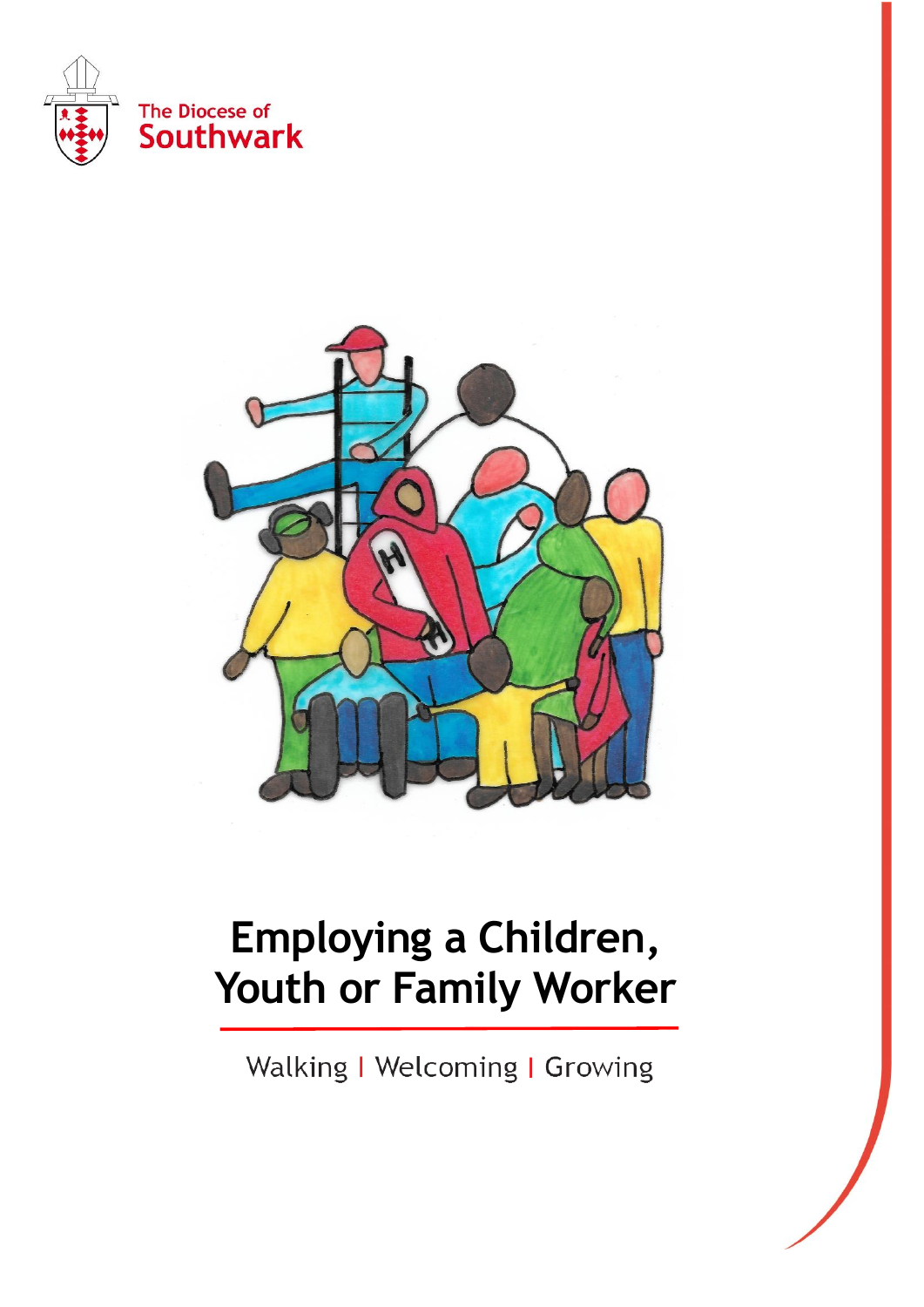# **Contents**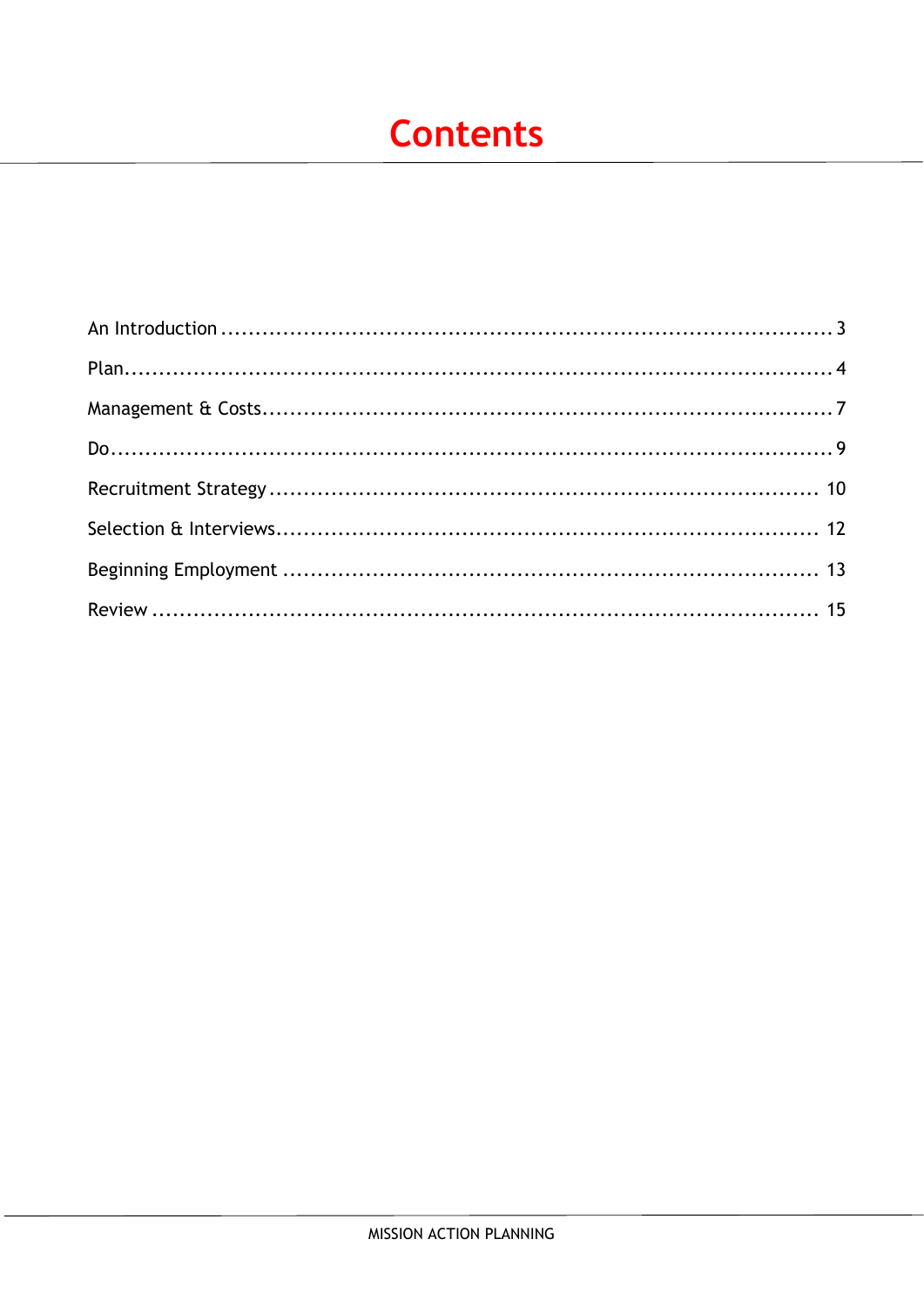<span id="page-2-0"></span>Welcome to this Employing a Children, Youth of Family Worker (CYFW) booklet.

This is only intended as an introductory snapshot of some of the considerations to be given to employing a worker and is the first time we have committed this information to a document to give out. We would welcome feedback on anything you feel would be useful to include for future versions.

Whilst it may not answer all of your specific questions, we do hope to address a full range of the information you will need to consider, no matter what stage of the appointing process you are at, whether it seems like a far off dream or you have already appointed and want to make sure you have everything you need.

If you have questions once you have read through this booklet or if we can be of further support in this journey with you, please contact:

For employment related questions: David Loft, Director of Human Resources, 0207 9399470, [David.loft@southwark.anglican.org](mailto:David.loft@southwark.anglican.org)

For children & youth specific enquiries, the interview process or advertising: Keli Bolton, CYP Team, 0207 9399479, [keli.bolton@southwark.anglican.org](mailto:keli.bolton@southwark.anglican.org)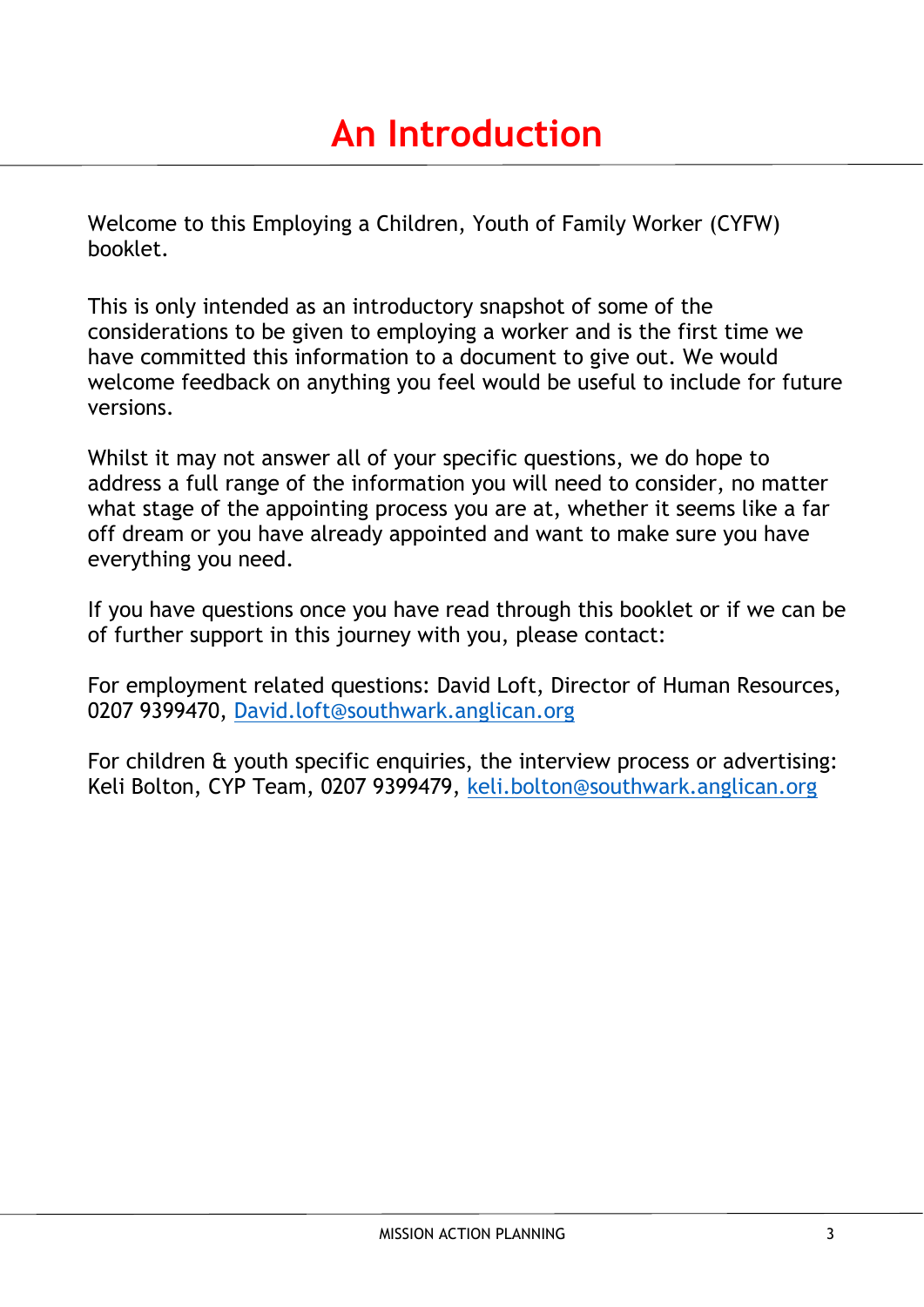# **Plan**

<span id="page-3-0"></span>

# **Strategic Planning**

Planning strategically is an important part of employing a worker. Here are some of the things to think about as you begin to plan:

- Resources these are not just financial, they are time, energy, buildings, people etc. Think through everything that you have to offer as a church and other resources outside your church that you may have access to.
- 'Big picture' thinking start to plan potential scenarios of what things could look like over a 5-year period. There may be specific things you know you would like your employee to do, but creating an overview will help 'big picture' thinking, avoids going immediately to the detail and allows some flexibility for the person you employ to exercise their particular strengths and giftings.
	- For example, you may want them to begin a Messy Church. But if you write 'create a new fresh expression of church', you build in some flexibility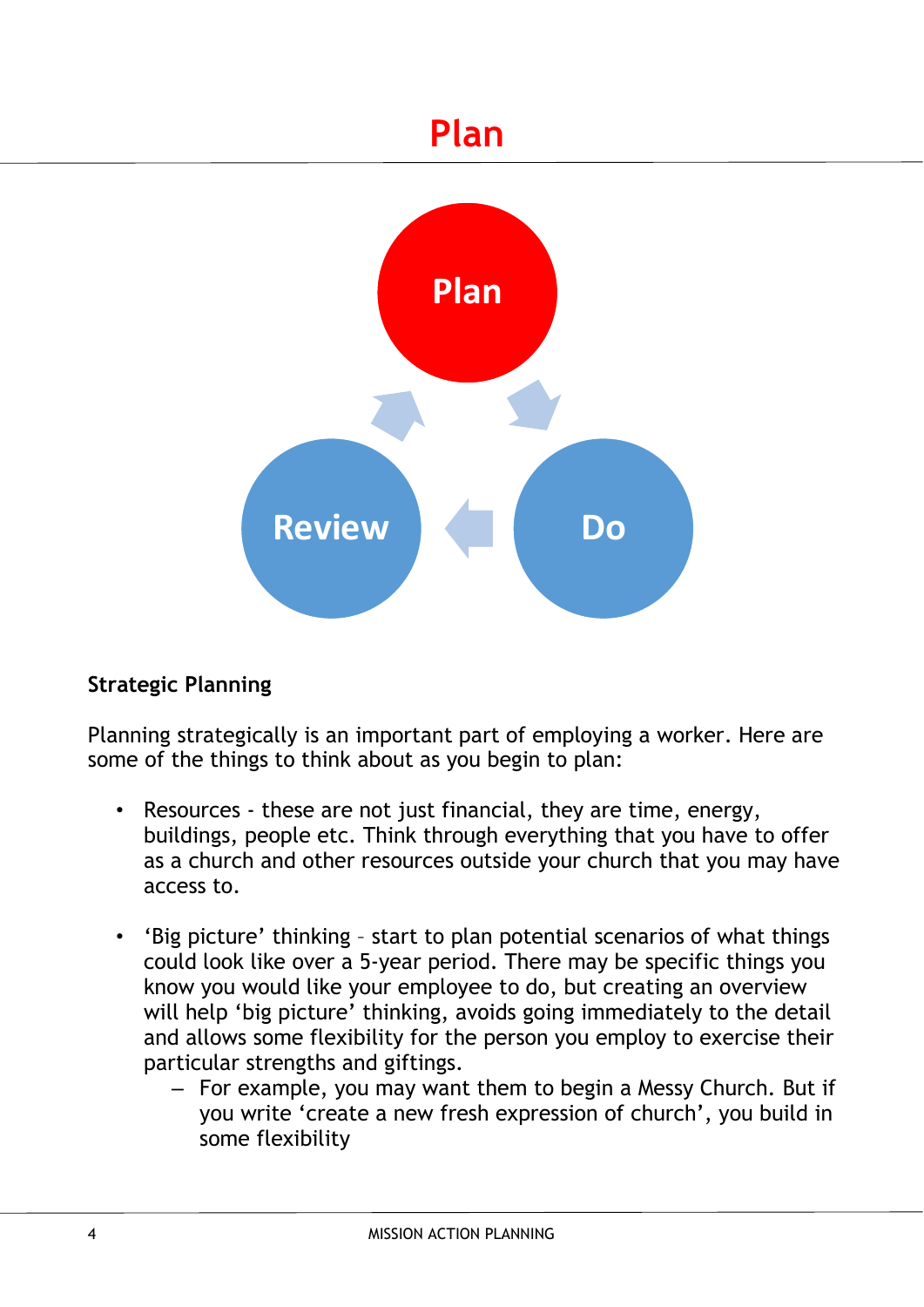- Do you know what you want done, and why you are doing it?
	- What would a CYF Worker do when the children/young people are at school?
	- Imagine how you might do children's/youth work differently if you can't employ
- What is your Vision for your Children, Youth and Families work?
	- Think about how it works in practice. There are advantages for children and young people to be able to explore faith in their own age groups, but authentic intergenerational worship is the most effective way to build faith.
	- How might you need to change the way you worship to accommodate all ages, not just to participate, but to be involved across all areas of church life – including decision making?
- How does this fit in with your Mission Action Plan?
	- The significance of the work should be reflected in your MAP.

# **What will success look like?**

Work out the criteria for success in your context and consider things like numbers, projects, pastoral work and evangelism. If you are looking for all of these skills, success is fairly complex.

- Who are the key people involved with CYP?
	- Establish a team to support the work
	- Is there an agreed vision of what success will look like?
		- If the vision is not shared by the team then you will have willing helpers but not project developers. You need a strategic/management team with key players who help drive the work forward. It cannot be left to one person to carry alone.
- Be aware CYP appointments come with peculiar tensions.
	- Eg are they a minister or worker? A minister is usually seen upfront, but a CYFW is often somewhere at the back. How are they viewed and how can you make the work authentically significant by getting this right?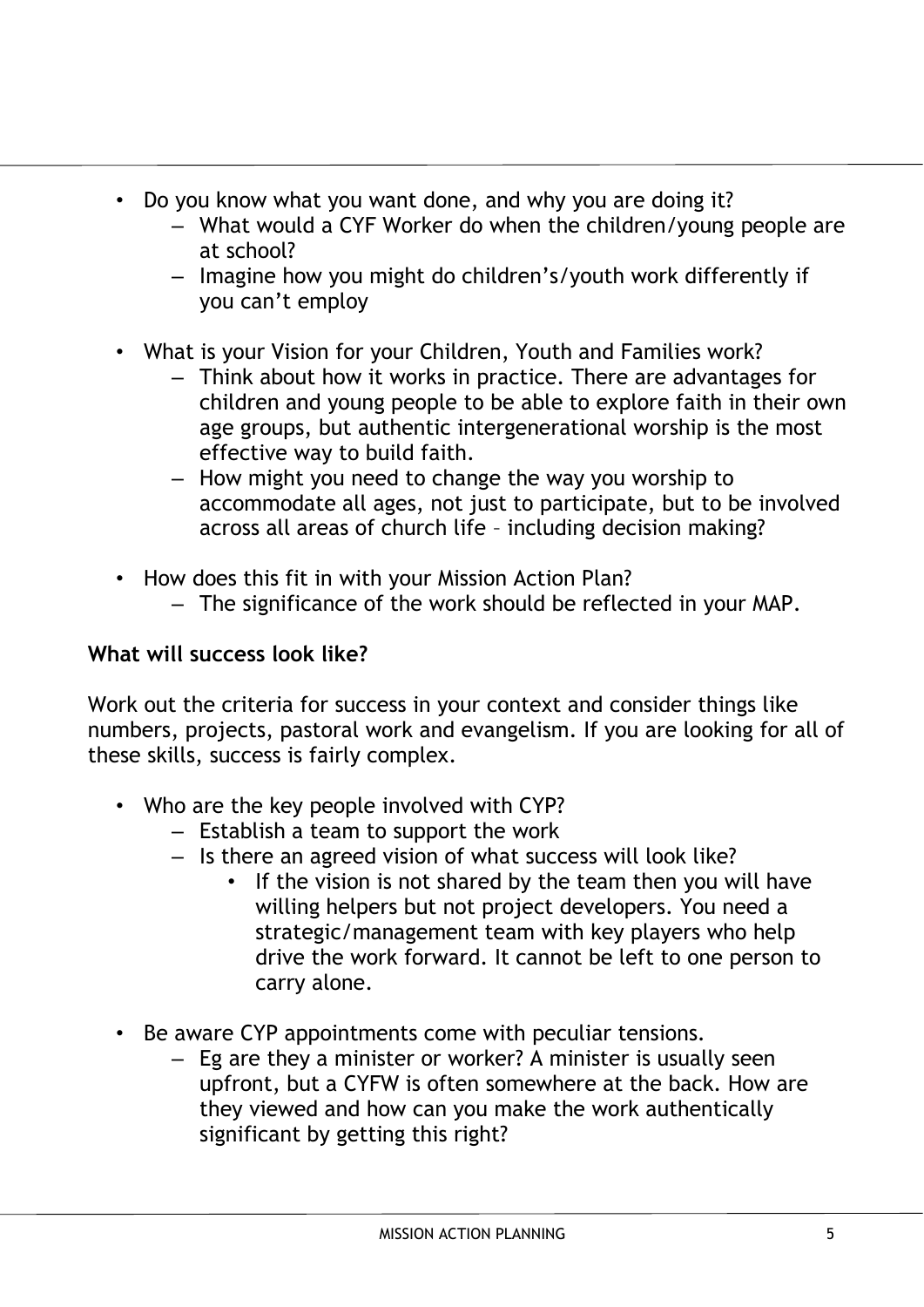- Where is your funding coming from? Certain funders have strings attached which may alter what you are able to do
- Congregations judge situations based on their expectations, so having a strategic team or steering group to agree permissions for things will help to manage these expectations.
- Are there any organisations around that you can partner with, to help with shaping the role, in order to encourage partnership in the future?
- Is employment of a CYFW the right answer?
	- It might well be. But this resource is one that develops out of a vision for the work. When Jesus called his disciples, he didn't employ them, he had a vision and they had a calling!

# *You need some good foundations*

- Avoid some of the problems:
	- Lack of vision
	- Failure to envision the whole church
		- On the second day in her new role, a Children & Families worker went to her first PCC meeting. Despite being involved in the decision-making process for the role, one of the PCC members expressed that she didn't understand why they were getting a children's worker anyway because they needed someone for the young people. This was entirely inappropriate and unhelpful for the new worker. Make sure people know what you are doing and why you are doing it.
	- A hurried logistics phase where important decisions are made without due care and consideration of the potential risks or considering the outcomes. Don't be rushed, it's important to get things right in the long run.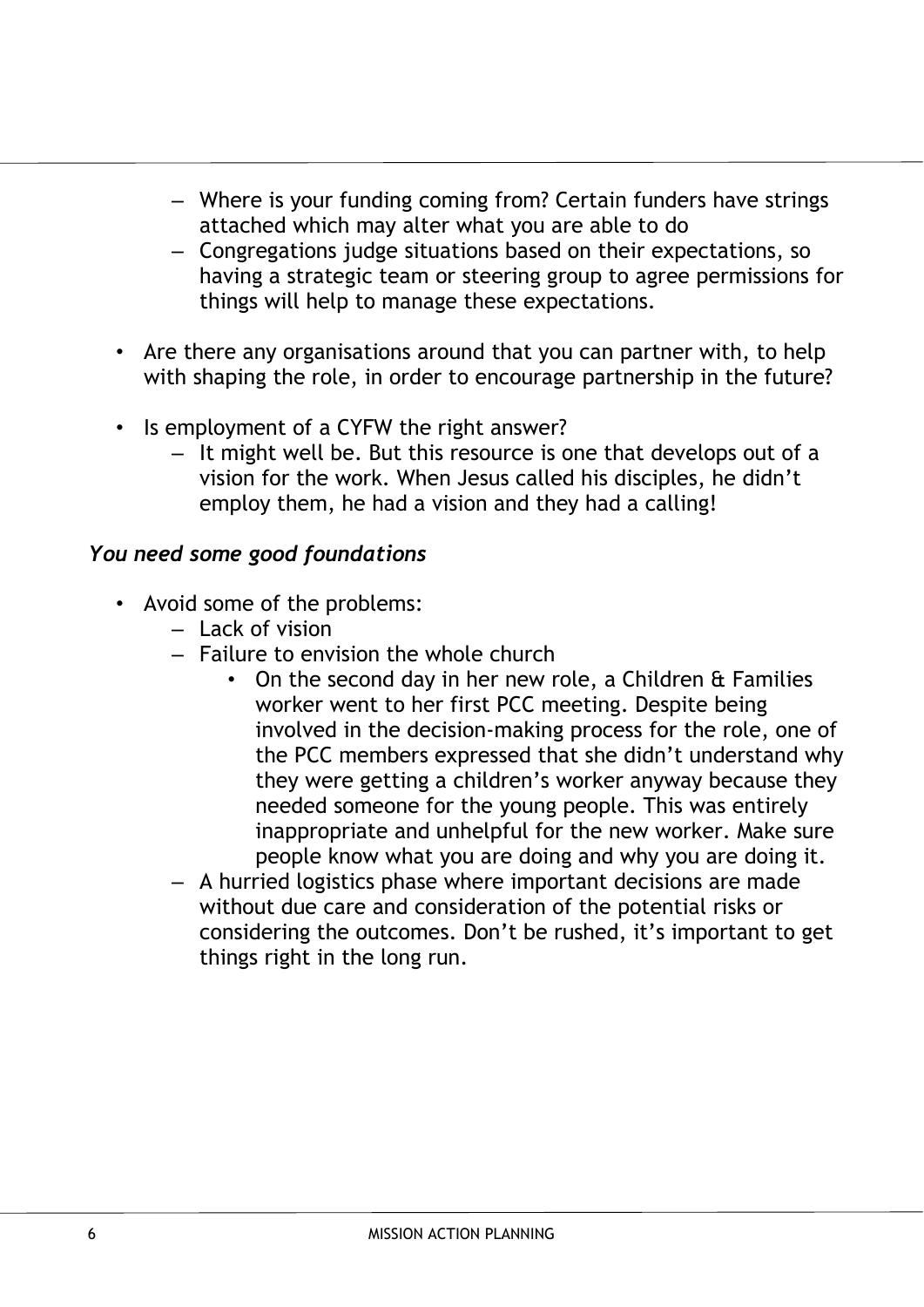### <span id="page-6-0"></span>• **What will it cost?**

### – Salary

There is no absolutely right figure for the level of salary to offer. You will gain an idea from researching other similar roles that are currently advertised, but it will depend on what you can afford and the level of responsibility, size and scope of the role, and the experience that is necessary to carry out the role.

### – Employer's National Insurance

You need to make National Insurance and income tax deductions for any employee who earns over a certain amount. The latest figures can be found at [www.gov.uk/government/publications/rates-and](http://www.gov.uk/government/publications/rates-and-allowances-national-insurance-contributions/rates-and-allowances-national-insurance-contributions)[allowances-national-insurance-contributions/rates-and-allowances](http://www.gov.uk/government/publications/rates-and-allowances-national-insurance-contributions/rates-and-allowances-national-insurance-contributions)[national-insurance-contributions.](http://www.gov.uk/government/publications/rates-and-allowances-national-insurance-contributions/rates-and-allowances-national-insurance-contributions)

# – Employer's Pension Contributions

All employees who meet certain age (over 22 and below State Pension Age) and earnings criteria (£10,000 per year) will have entitlement to a workplace pension.The full guidelines for employers can be found at:

[www.thepensionsregulator.gov.uk/employers/the-essential-guide](http://www.thepensionsregulator.gov.uk/employers/the-essential-guide-to-automatic-enrolment.aspx)[to-automatic-enrolment.aspx](http://www.thepensionsregulator.gov.uk/employers/the-essential-guide-to-automatic-enrolment.aspx)

#### – Payroll

The mechanism for paying people correctly can be carried out in– house, or outsourced, with an associated cost.

#### – Training Costs

Make sure you budget these before you employ someone. Ongoing training is really important to maintain skills and improve job satisfaction

#### – Recruitment / Advertising costs

It costs around £300 for a listing in Charity Job, for example. Other options: Premier Y&CW magazine, Pathways [CofE website], a local paper, your deanery/area or ask the CYP team to advertise on Southwark's website, Going for Growth website and through local theological colleges)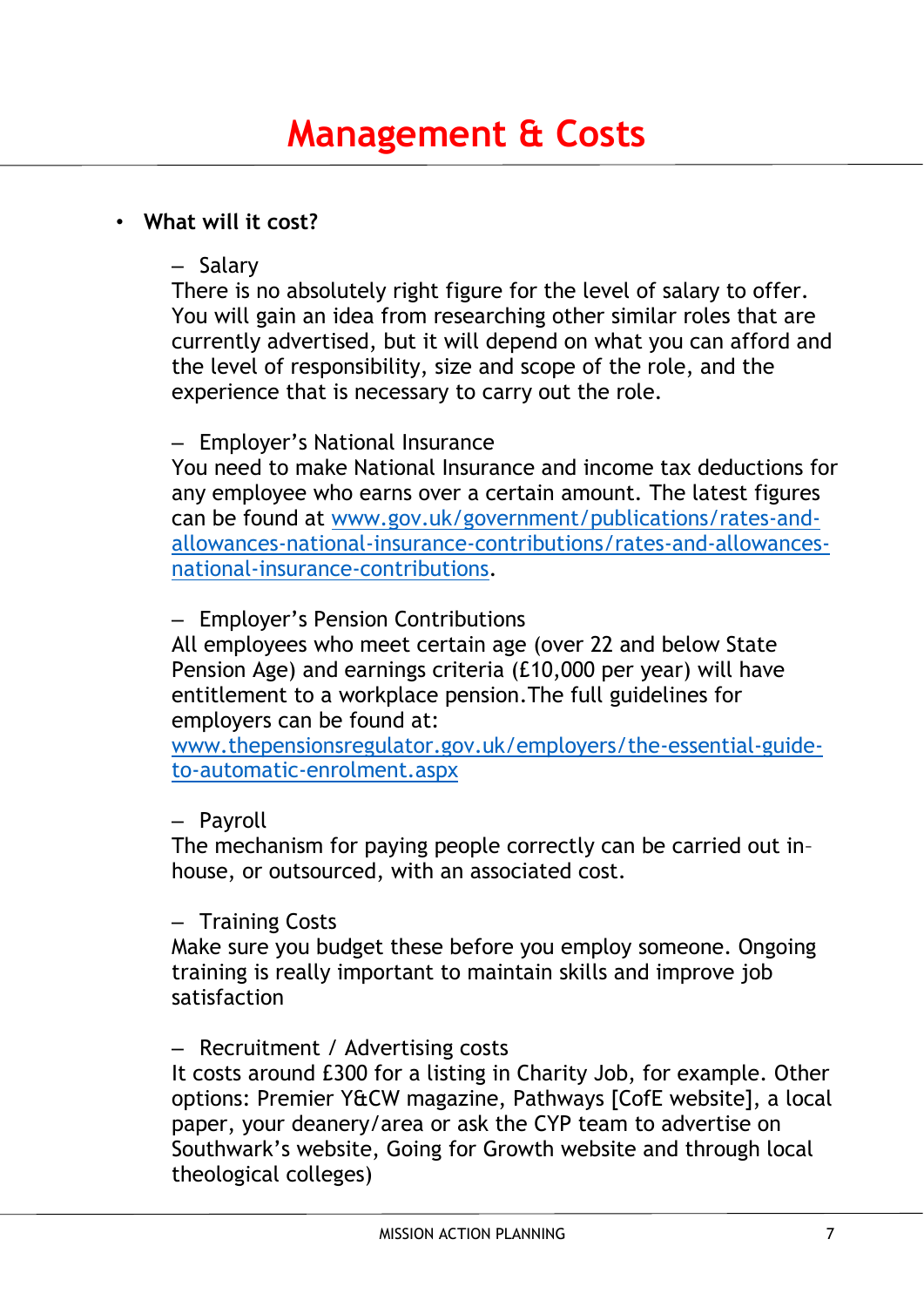– Accommodation

This can be a complicated issue and is considered to be a taxable benefit. Seek advice prior to making any offer of accommodation associated with a post.

### • **Who will manage the employee?**

- The vicar? Someone else?
- Note the indirect costs and time
- There is also a difference between line management and pastoral care. It may be the same person for both, but ideally there will be someone else in addition to a line manager who provides pastoral care

# • **Legal Risks**

- Employment Act
- Equality Act
- Obligations for the health and safety of your people
	- Risk assessments must be completed, procedures must be in place and safeguarding must be adhered to in order to reduce risks. It is recommended that all who work with children and young people complete some basic CYP training, and this is offered by the CYP team.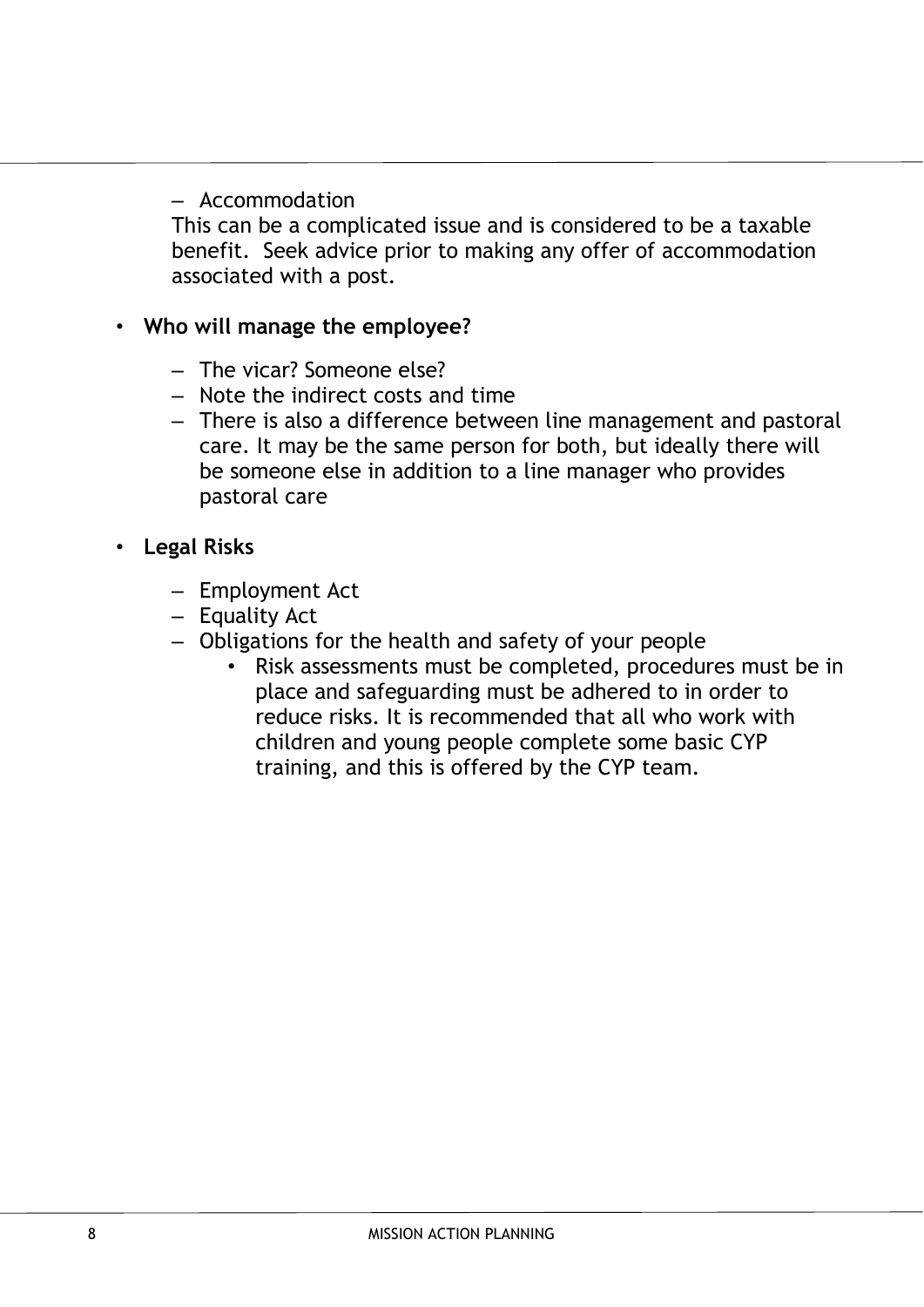# **Do**

<span id="page-8-0"></span>

Once you know what you want done it is reasonably simple to draw this together into a job description. This will then make it possible to draw up a person specification which will set out what skills and qualifications a person will need in order to undertake the role. It is usually most appropriate to divide these into essential requirements and desirable requirements.

Follow the Safer Recruitment guidelines outlined in A Safe Church, which can be found here:

[https://southwark.anglican.org/safeguarding/diocesan-policies-and](https://southwark.anglican.org/safeguarding/diocesan-policies-and-procedures)[procedures](https://southwark.anglican.org/safeguarding/diocesan-policies-and-procedures)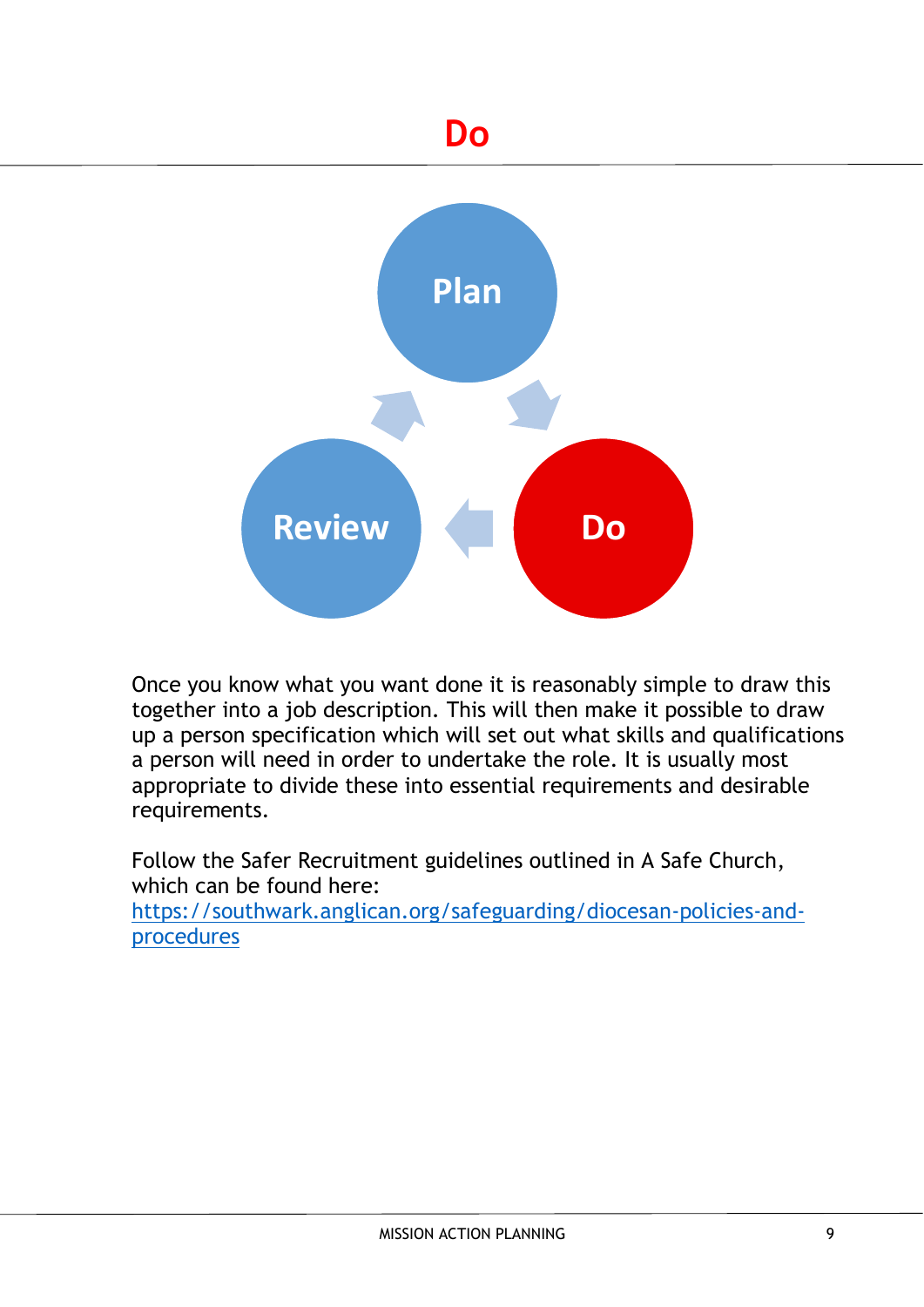# <span id="page-9-0"></span>• **Job Description – what should be included?**

- Overall Job Purpose
- Tasks and Responsibilities
- Working Hours and Arrangements
- Full-time / Part-Time
- Days Off and Sunday working
- Have you thought about potential and development training?
- Have you considered spiritual development and providing space and flexibility to make sure they have time to connect with others spiritually? From experience, it is often useful for a person to be able to attend other churches from time to time for two reasons:
	- in order to focus on their own spiritual needs rather than work – being in the workplace usually leads to someone needing something
	- to see how other churches do their CYP work and be inspired and encouraged about the possibilities
- Are there certain personal life, behaviour and conduct standards that are expected? Make sure that you are clear about these
- Fixed Term or Permanent?
	- Be realistic but aware that an employee may look for new work if they think their current role will come to an end

### • **Terms and Conditions**

- Salary
- Annual Leave
- Pension *(NEST is a government scheme you can use)*
- Disciplinary Procedure *(compulsory)*
- Grievance Procedure *(compulsory)*

#### • **Person Specification**

What is it you need from the person to carry out this role. It's important to be realistic.

- Skills
- Knowledge
- Experience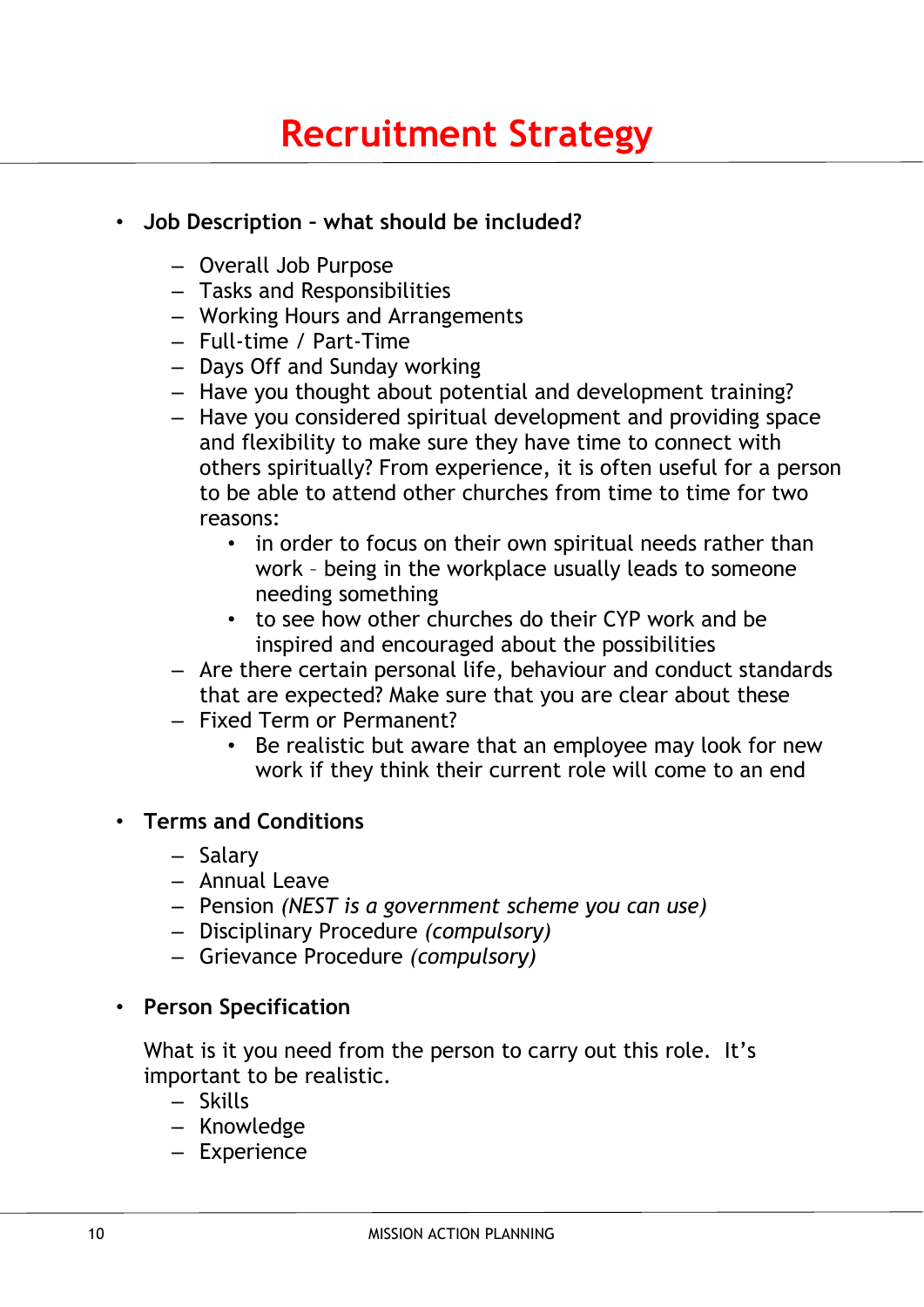- Essential v Desirable
	- Your choice of candidate should be against the person specification and not the job description. There are tasks that can be taught as part of the role, but getting the right person is paramount.
- How will we test them?
	- For example, have them run a CYP session
	- Have CYP on your interview panel or, if this is not possible, have them propose questions to be included during the interview

# • **Advert**

- Do I need to advertise?
	- No, but do recruit properly so you both know that the job appointment is right.
- What makes a good advert? What would get your attention?
- Include references to safeguarding and the genuine occupational requirements, eg. Being a Christian
- Where shall I advertise? Earlier on in the 'Plan' section of the booklet we included some of the possible options. Here they are again:
	- Charity Job
	- Premier Y&CW magazine
	- Pathways (CofE website)
	- Local paper
	- Local deanery/area
	- Ask the CYP Team to send your advert to be listed on:
		- Southwark Diocese's website
		- Going for Growth website
		- local theological colleges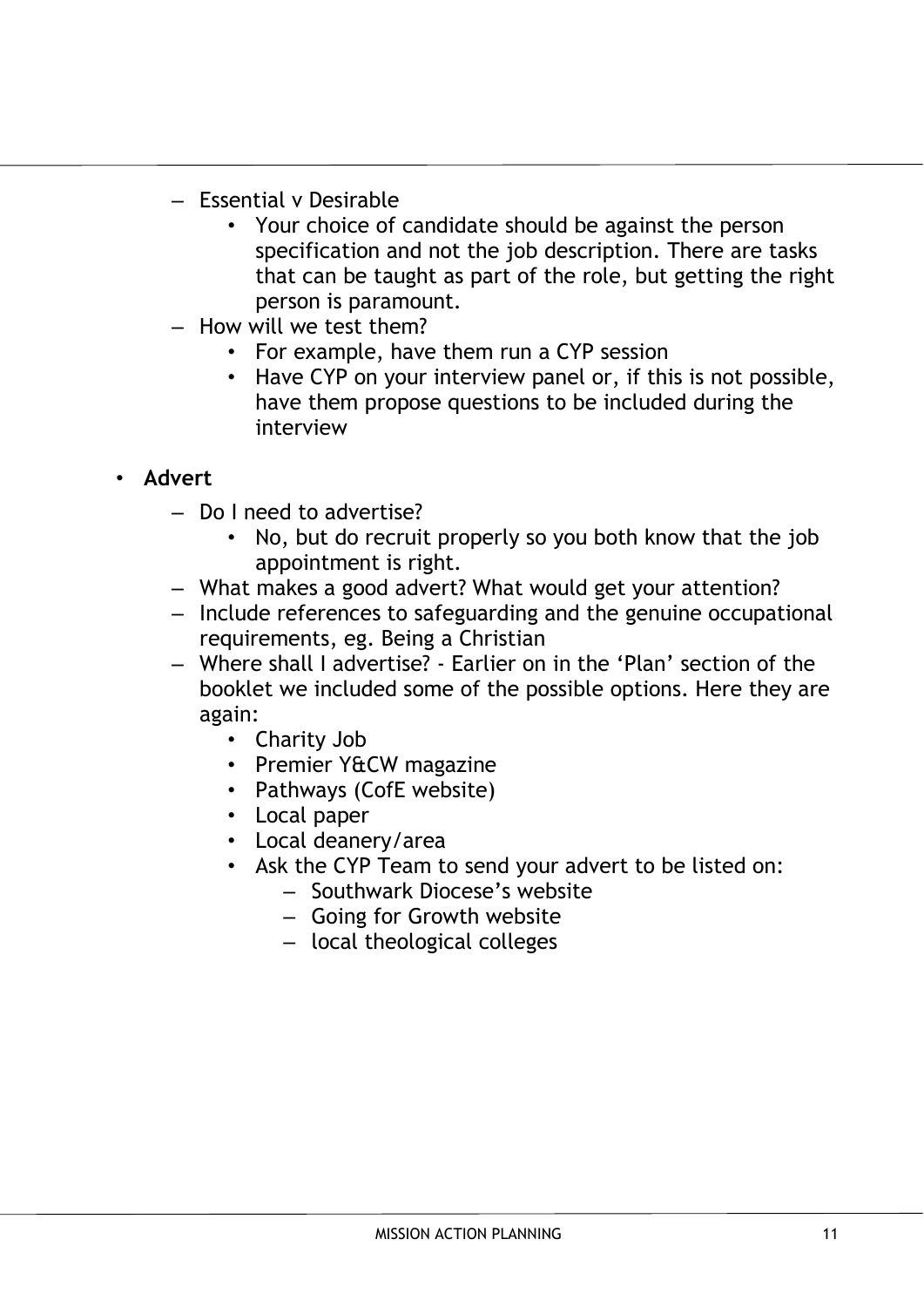### <span id="page-11-0"></span>• **Shortlisting**

- Application Forms v CVs what would be most helpful?
- What criteria should you use? *(use the person specification and test the information provided in the CV)*

**Note: Have a method that's clear on why people have been shortlisted. It is ok to shortlist off of an informal chat.**

### • **Assessments**

- Interviews
- Tests
- Who to involve? *(CYP should be at the heart of the process! Give them the opportunity to ask questions that are important for them and will give them a feel for the candidates. They are very good at seeing the heart of people)*

### • **Interviews**

- What makes a good interview?
	- If the person will be presenting as part of their role, a presentation is a suitable option to include. If not, then this is not necessary
- What questions can I not ask?
- Make questions open and probing
- Listen for 80% of the interview and speak/ask questions for 20%
- Follow the 'Safer Recruitment' guidelines in A Safe Church
	- Check previous employment history
	- Check gaps in employment
	- Is there consistency between all the information, including references? *(are they the person they say they are?)*
- **Decision-Making**
	- Feedback to candidates
	- References
	- Offer *(given subject to a satisfactory DBS and references)*
	- Record Keeping

**NOTE: Provide timescales so the candidate knows what to expect. Have a way of assessing how well someone has done.**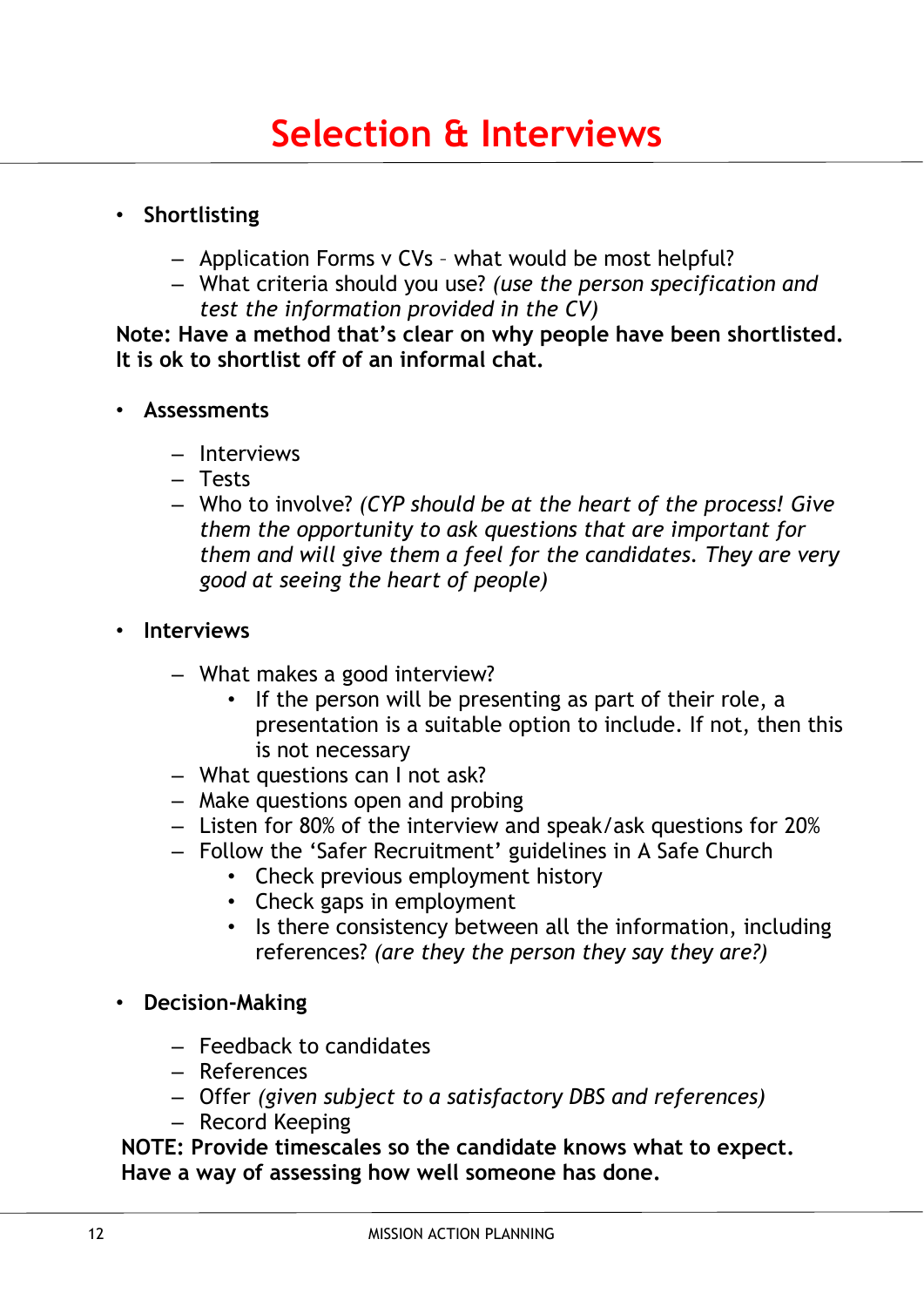# <span id="page-12-0"></span>**Induction**

- Welcome and plan the induction think about key introductions
- Structure for supervision *(once a week initially then perhaps monthly)*
- Set standards and targets
- Plan the probation reviews
	- 6 month probation period 1 month, 3 months, 5 months 5 months allows the employee a month to put right anything necessary before the end of their probation
	- 3 month probation period 1 month and 2 month reviews are suggested, with a follow up to see how things are going at 6 months
- Contact the CYP Team to advise of the new appointment so that the can connect in with available resources and other paid workers from the Diocese.
- Safeguarding
	- Training is essential. You must contact the Diocesan Safeguarding Team to book your employee on to the appropriate level of safeguarding training as soon as possible.
	- Establishing good practice and boundaries, which should include their own wellbeing as well as with those the employee will work with.

# **Supporting and Managing**

- Review including appraisal
	- Is this annual or more regularly? Formal or less formal?
	- Do you need to update the job description based on how things are progressing?
	- Are the contract and salary reflective of the work?
- Management v Pastoral Care is this the same person?
- Give Feedback
	- Specific with examples
	- Constructive
	- Personal owned by you
	- Non-judgemental descriptive
- Training and Support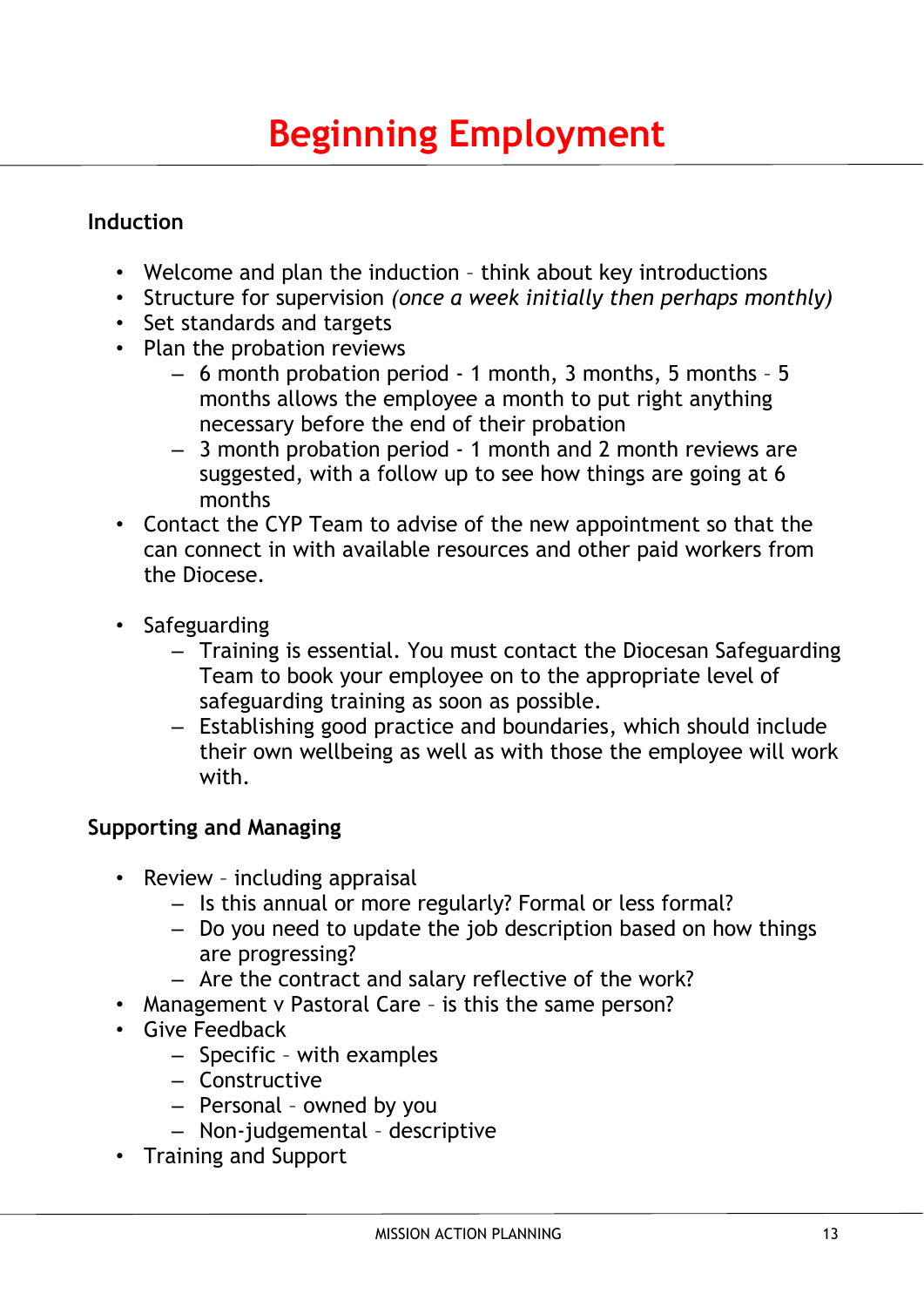### **Dealing with Problems**

- Don't wait and let things fester or drag on
- Open, honest conversations
- Is it an issue of Conduct (I won't) or Capability (I can't)
- Be clear about expectations and standards
- Don't assume, ask the right questions
- Ask for advice from the Diocese
- Document what you have done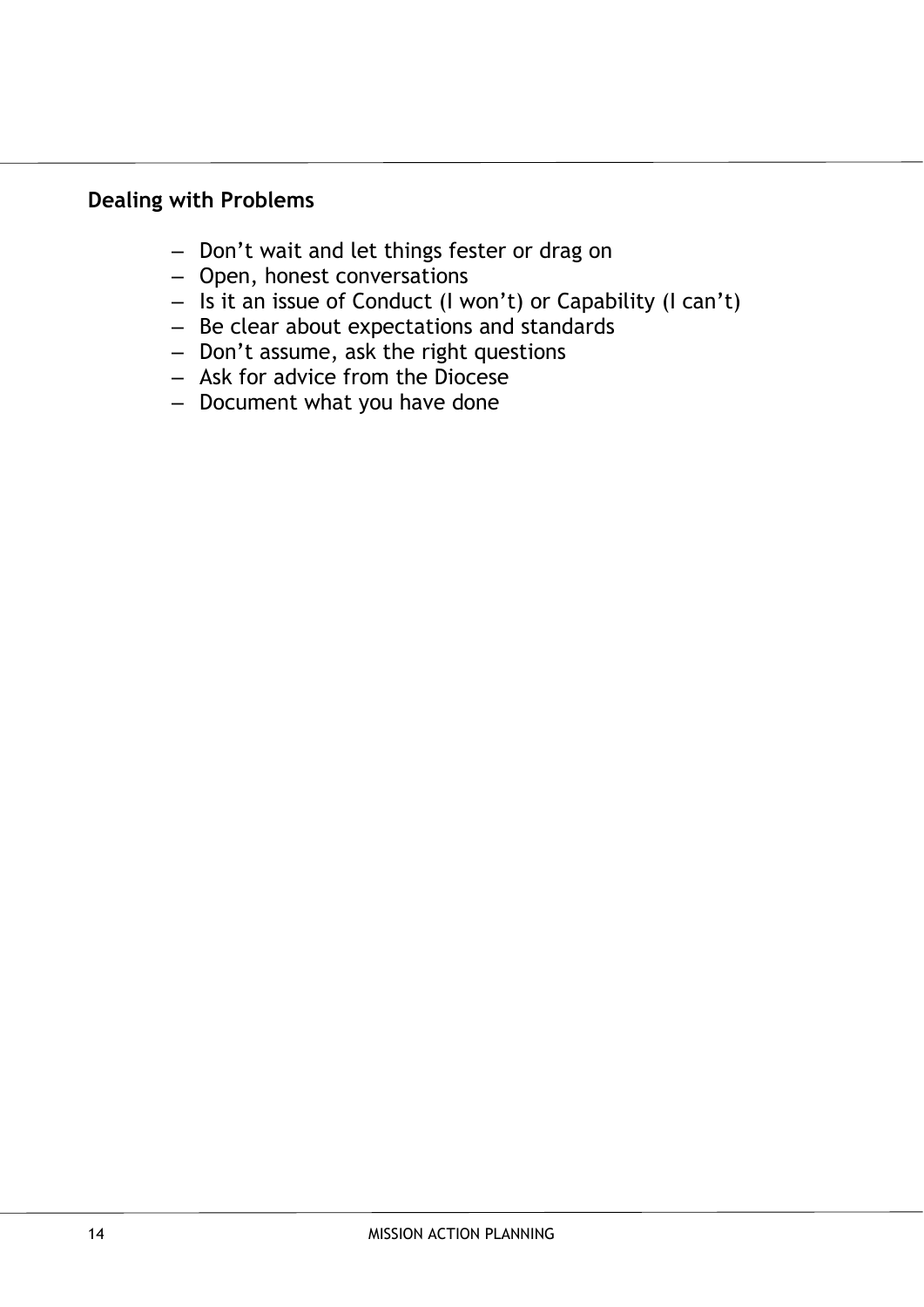# **Review**

<span id="page-14-0"></span>

Review how things are going with the PCC and your worker at least annually. If you have set up a strategic steering/management group, you may wish to have them feed back more regularly to the PCC. You may also wish for the worker to be included in PCC meetings, or to simply write a report for each meeting with an update.

As you review annually, these are some helpful questions to ask:

- What did we say success would look like?
- Have we achieved it?
- What has worked well?
- What could we do: 'Even Better If…'?
- What are our planned actions?

### **Other useful resources**

- [www.parishresources.org.uk/administration](http://www.parishresources.org.uk/administration)
- [www.johntrustcott.co.uk/resources](http://www.johntrustcott.co.uk/resources)